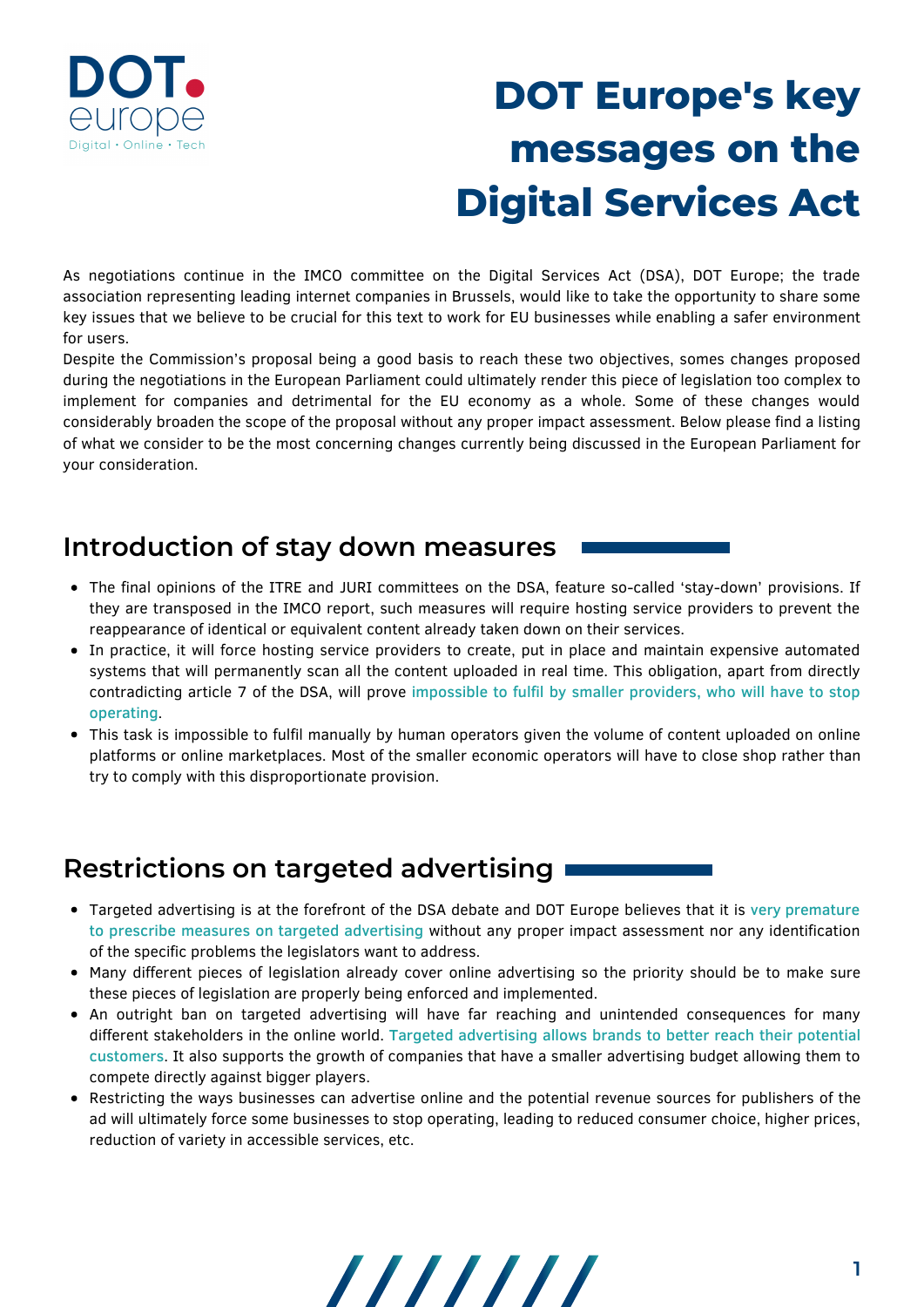## **Measures interfering with platforms' design**

- Several amendments aim at introducing new requirements for online platforms regarding their online interface design. While it is important that every user feels comfortable using the platform, DOT Europe does not believe prescribing specific measures on aspects of the service, which sometimes enable it to stand out from the rest of online services, is going in the good direction.
- The DSA should not interfere with valid business decisions on how an online service is presented to users and companies should be able to assess themselves whether the objective to have an accessible platform is met. Freedom to conduct a business should also be considered when writing the rules of the Internet of tomorrow.
- Furthermore, the newly introduced requirements on interface design have not been assessed thoroughly beforehand, leading to some of the provisions being unachievable in practice.

#### **Far-reaching requirements on recommender systems**

- Recommender systems are used in a variety of applications (playlist generators, product recommenders for online stores, content recommenders for social media platforms, etc). Users can discover things they love thanks to personalised recommendations that suit their tastes and preferences.
- Thanks to recommender systems, businesses can earn their customers' trust and loyalty by proving how well they understand them. Restricting the use of recommender systems by businesses (be they an online marketplace specialised in refurbished goods, a local flower shop's website or a video-sharing platform) would mean attracting and retaining less users on the service at a time where people want a more personalised experience online.
- Some policy makers have proposed requiring online platforms to offer recommender systems developed by third-party actors. DOT Europe would caution against introducing this new requirement in the DSA as no proper impact assessment has been conducted to evaluate the consequences of introducing unchecked third-party systems in an online platform functioning. In addition to negating the wide variety of online services which use recommender systems, this raises a number of questions and issues, notably regarding transparency, responsibility and compliance. Would the third party also moderate content that flows from their recommender system? Is the third party taking on the responsibility to explain their recommender system to users? How would online platforms continue to address their compliance obligations within the DSA if they have no insight on the third party's actions?

# **Mandating broad and unjustified access to platforms' internal systems**

- One of the objectives of the DSA, which DOT Europe fully subscribes to, is foster transparency in the online environment in order to better protect users and consumers.
- Transparency cannot however be absolute, as it constantly needs to be balanced with two other goals: the protection of users against bad actors and the protection of the economic operator's trade secrets.
- Some proposals put forward by opinion-giving committees and currently in discussion in IMCO would, in the name of transparency, provide an unjustified access to the internal functioning of online platforms to a very broad range of stakeholders. The consequences if such provisions were to be adopted in IMCO are clear: competitors could gain access to the algorithms and other information that makes the platform successful, distorting competition, and most importantly this information could fall in the hands of bad actors which could exploit it to gain access to users' personal data.